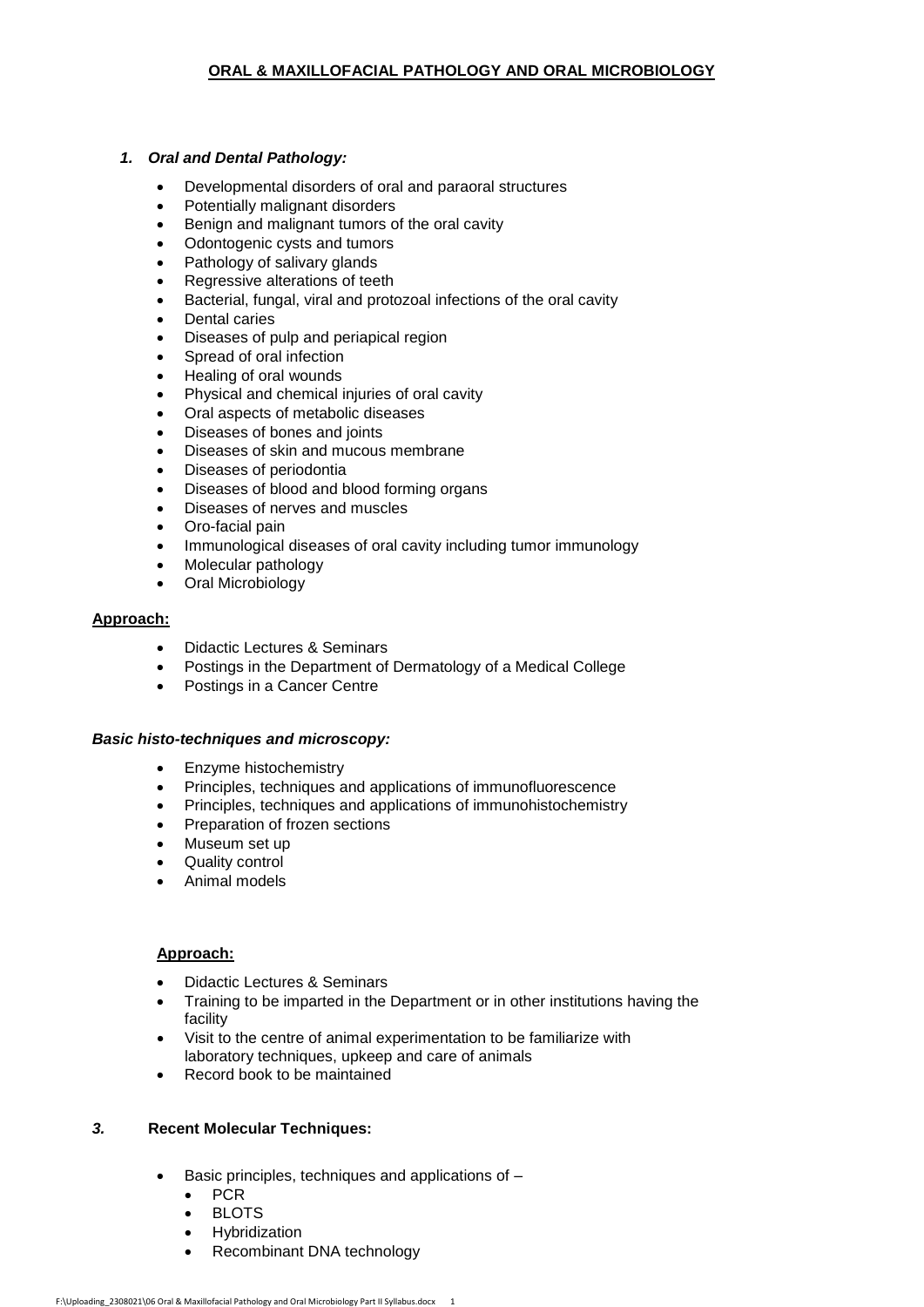- Micro array
- DNA sequencing
- Cell culture and cloning

# **Approach:**

- Didactic Lectures & Seminars
- Training to be imparted in the Department or molecular department or in other institutions having the facility
- Record book to be maintained

# *4.* **Recording of Case History and Clinico-Pathological**

# **Discussions: Approach:**

- Postings in the Department of Oral Medicine, Diagnosis & Radiology
- Record of minimum 10 case histories to be maintained

# *5.* **Histopathology – Slide discussion:**

Record book of clincopathological cases to be maintained

# **III. MDS:**

- Forensic odontology
- Giant cell lesions
- Clear cell lesions
- Round cell lesions
- Spindle cell lesions
- Pigmented lesions
- Fibro-osseous lesions
- Granular Cell Lesion
- Psychosomatic disorder
- Molecular Pathogenesis of various oral diseases
- Autoimmune disorder
- Mechanism of formation and expansion of cysts of orofacial region
- Mechanism of growth and metastasis of tumors
- Lab diagnosis of bacterial infections
- Lab diagnosis of viral infections
- Lab diagnosis of fungal infections
- Hamartomas
- Phakomatoses
- Vascular tumors of oro-facial region
- Genodermatoses
- Tumor markers
- Histogenesis of salivary gland tumors
- Tumor angiogenesis
- Concept of premalignancy
- Blue cell lesions
- Molecular basics of oral squamous cell carcinoma
- Matrix remodelling in pathological condition
- Etiopathogenesis of developmental defects of teeth
- Viral oncogenesis
- Lesions associated with impacted and missing teeth
- Syndromes affecting oro-facial region
- Hereditary oral defects
- Techniques to assess the prognosis of neoplastic lesions
- Vesiculo-bullous lesions
- Lymphoreticular malignancy
- Haemopoietic malignancy
- **Micronutrients**
- Oral aspects of metabolic disorders
- Hormones and oro-maxillofacial lesions
- Matrix metalloproteinases
- Current concepts in HIV related oral diseases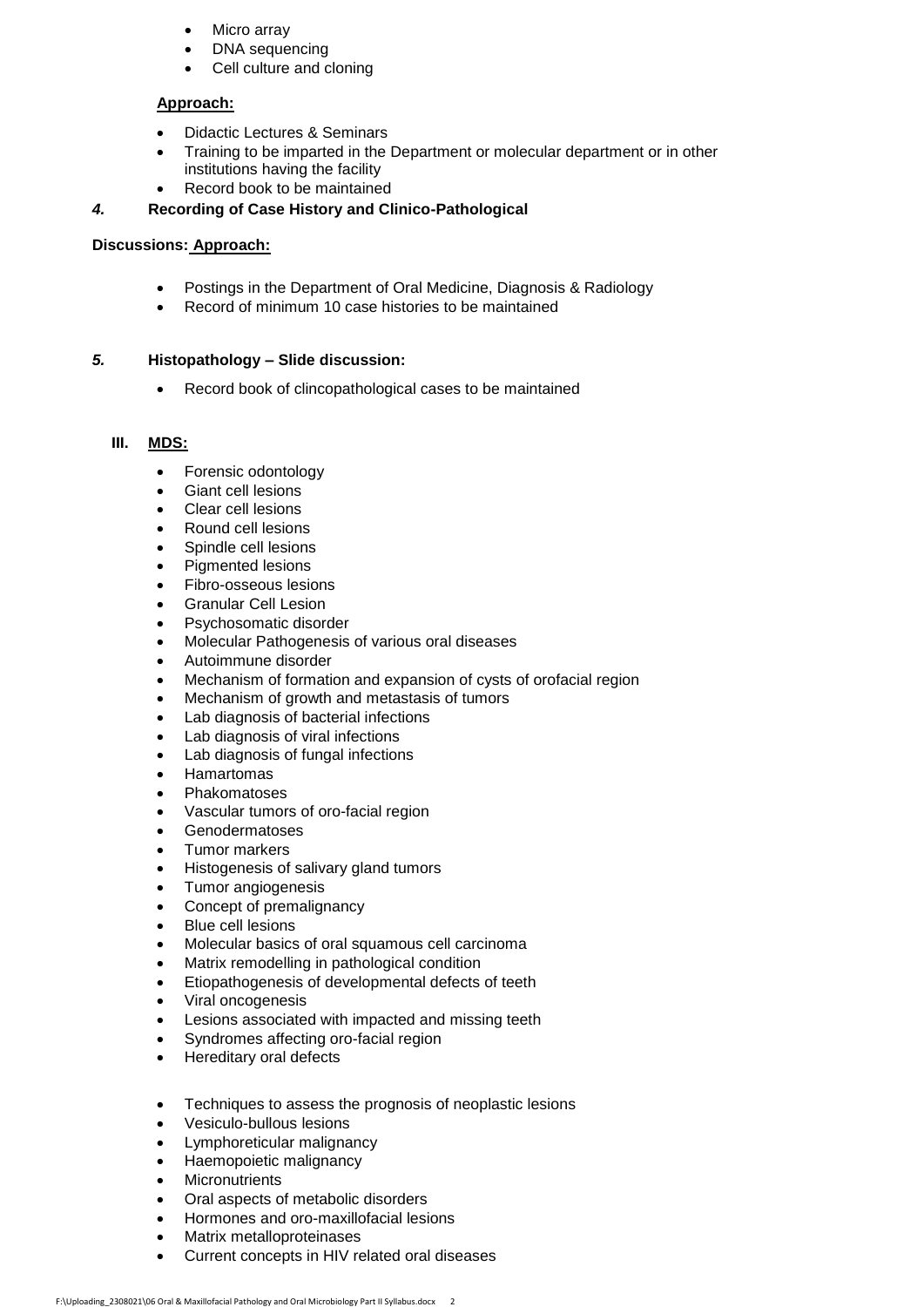- Current concepts in OSMF
- Epithelial –connective tissue interaction
- Stem cell research

### **Approach:**

- Didactic Lectures & Seminars
- Postings in the Department of Forensic Medicine / Sciences
- Record book to be maintained

#### **Monitoring Learning Progress:**

It is essential to monitor the learning progress of each candidate through continuous appraisal and regular assessment. It not only helps teachers to evaluate students, but also students to evaluate themselves. The monitoring should be done by the staff of the department based on participation of students in various teaching / learning activities. It may be structured and assessment is done using checklists that assess various aspects. Checklists are given in Section IV.

### **Scheme of Examination:**

**A. Theory:** Part-I: Basic Sciences Paper - **100 Marks** Part-II: Paper-I, Paper-II & Paper-III - 300 Marks

(100 Marks for each Paper)

Written examination shall consist of Basic Sciences Paper (Part-I) of three hours duration and should be conducted at the end of First year of MDS course. Part-II Examination will be conducted at the end of Third year of MDS course. Part-II Examination will consist of Paper-I, Paper-II & Paper-III, each of three hours duration.Paper-I & Paper-II shall consist of two long answer questions carrying 25 marks each and five questions carrying 10 marks each. Paper-III will be on Essays. Three Questions will be given and student has to answer any two questions. Each question carries 50 marks. Questions on recent advances may be asked in any or all the papers. Distribution of topics for each paper will be as follows: \*

 **PART-I** : Applied Basic Sciences: Applied Anatomy, Physiology (General and oral), Cell Biology, General Histology, Biochemistry, General Pathology, General Pharmacology specially related to drug induced oral mucosal lesions, General and systemic Microbiology, Virology, Mycology, Basic Immunology, Oral Biology (Oral and Dental Histology), Biostatistics and Research Methodology

#### **PART-II**

| Paper-I   | : Oral pathology, Oral Microbiology & Immunology and Forensic Odontology |
|-----------|--------------------------------------------------------------------------|
| Paper-II  | : Laboratory techniques & Diagnosis and Oral Oncology                    |
| Paper-III | : Essays (descriptive and analyzing type questions)                      |

*\* The topics assigned to the different papers are generally evaluated under those sections. However a strict division of the subject may not be possible and some overlapping of topics is inevitable. Students should be prepared to answer overlapping topics.*

**B. Practical/Clinical Examination – 200 Marks**

### **1. Case Presentation**

- a. Long case 20 marks
- b. Short case 10 marks
	- **2. Clinical Hematology** (any two investigations) 20 Marks Hb%, bleeding time, clotting time, Total WBC count, Differential WBC count and ESR
- **3. Smear Presentation** 20 marks Cytology or microbial smear and staining